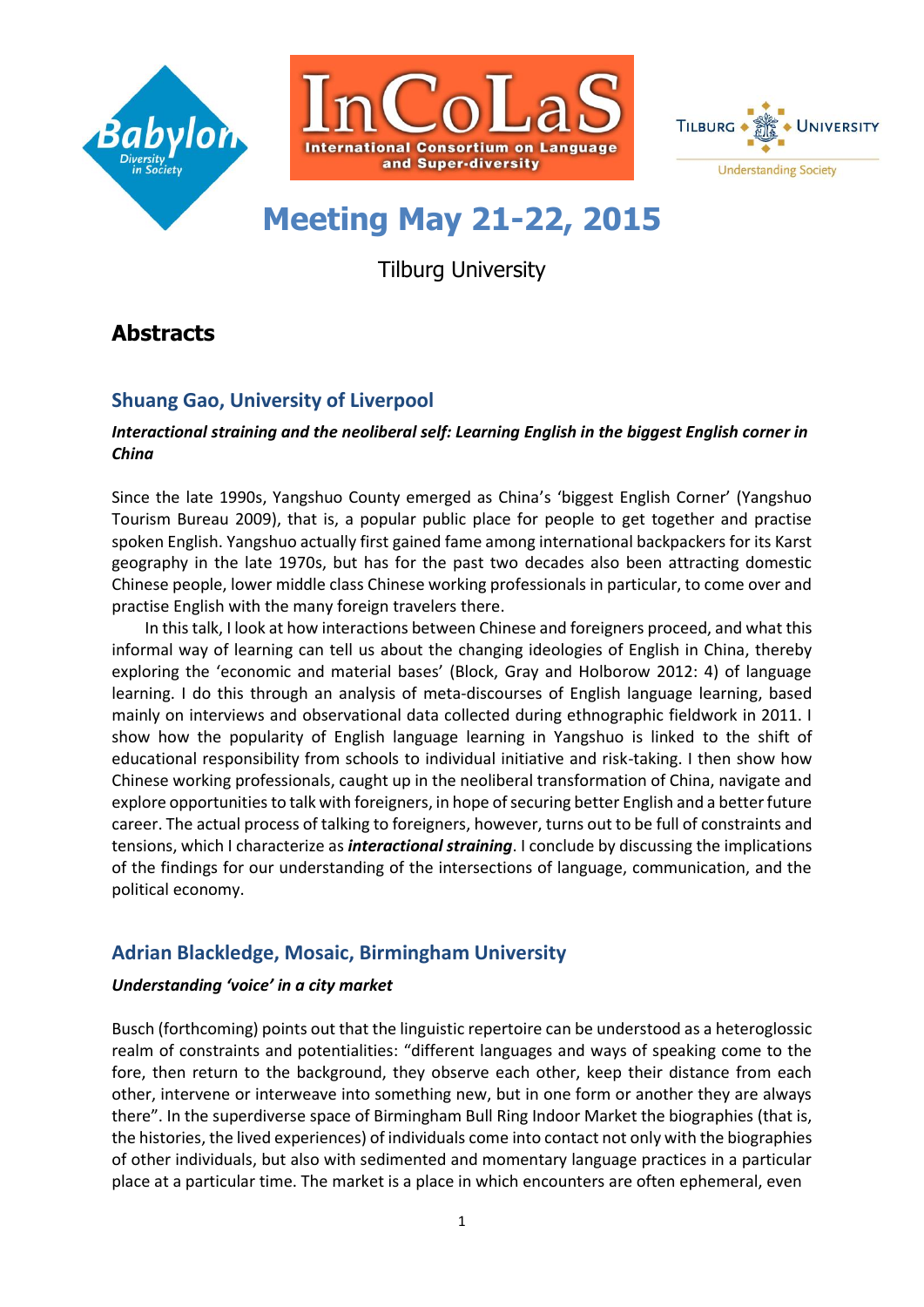





where they are serial, and relationships are formed in brief interactions, usually between market traders and customers. However, the fleeting nature of many interactions in the market does not mean that practices do not sediment into registers, or norms, as they are repeated. In the market elaborate performance, including gesture and mime, is a feature of the spatial repertoire, as people with different proficiencies in different languages both communicate by whatever means possible, and entertain themselves and each other. However, the interaction of biographical trajectories and registers is not always a straightforward experience for all concerned. When a shopper found herself without the linguistic capital to engage communicatively with traders she fell back on gesture, but was constrained by powerful ideological norms relating to gender and age, and experienced an everyday interaction as a loss of dignity. When a butcher from Fujian tells the story of the undignified incident in 'English' it is at first sight inarticulate and incomprehensible. However, analysis based on Hymesian ethnopoetics reveals the narrative to be a multi-layered, highly-structured, and darkly humorous cautionary tale. This understanding of the narrative suggests implications for research method and analysis. In the fine-grain of communicative interaction in the meat and fish market we can see a world of practices and ideologies which reveal much about human communication in superdiverse cities.

## **Sam Holmes, Kings College, University of London**

### *Superdiversity through the backdoor: Enlisting cultural organisations in the shift from a multiculturalism to a superdiversity paradigm in creative multilingual education projects*

Multiculturalism's segmentation of languages, cultures and ethnicities does not reflect the nuance and complexity of practices amongst young people in cities like London. While superdiversity provides a more useful theoretical framework for approaching the ethnic and linguistic complexity of individuals, the job remains of translating this into practical applications for institutions such as schools which deal with this on a day-to-day basis. Creative Multilingualism attempts to bring together various grassroots arts/culture/education organisations which are (sometimes unknowingly) at the cutting edge of new practice in multilingual creativity and education. Through an exploratory study and series of collaborative events, a set of theoretical principles is being distilled which underpin current work in this sector. This is intended to serve as a common language for identifying and sharing best practice, as well as promoting the development of new projects and approaches. The superdiversity paradigm, and the kind of educational practice informed by it, currently run counter to the thrust of public policy. However, by engaging directly with schools and organisations on the ground it is possible to largely bypass government in developing projects to cater to the young people concerned.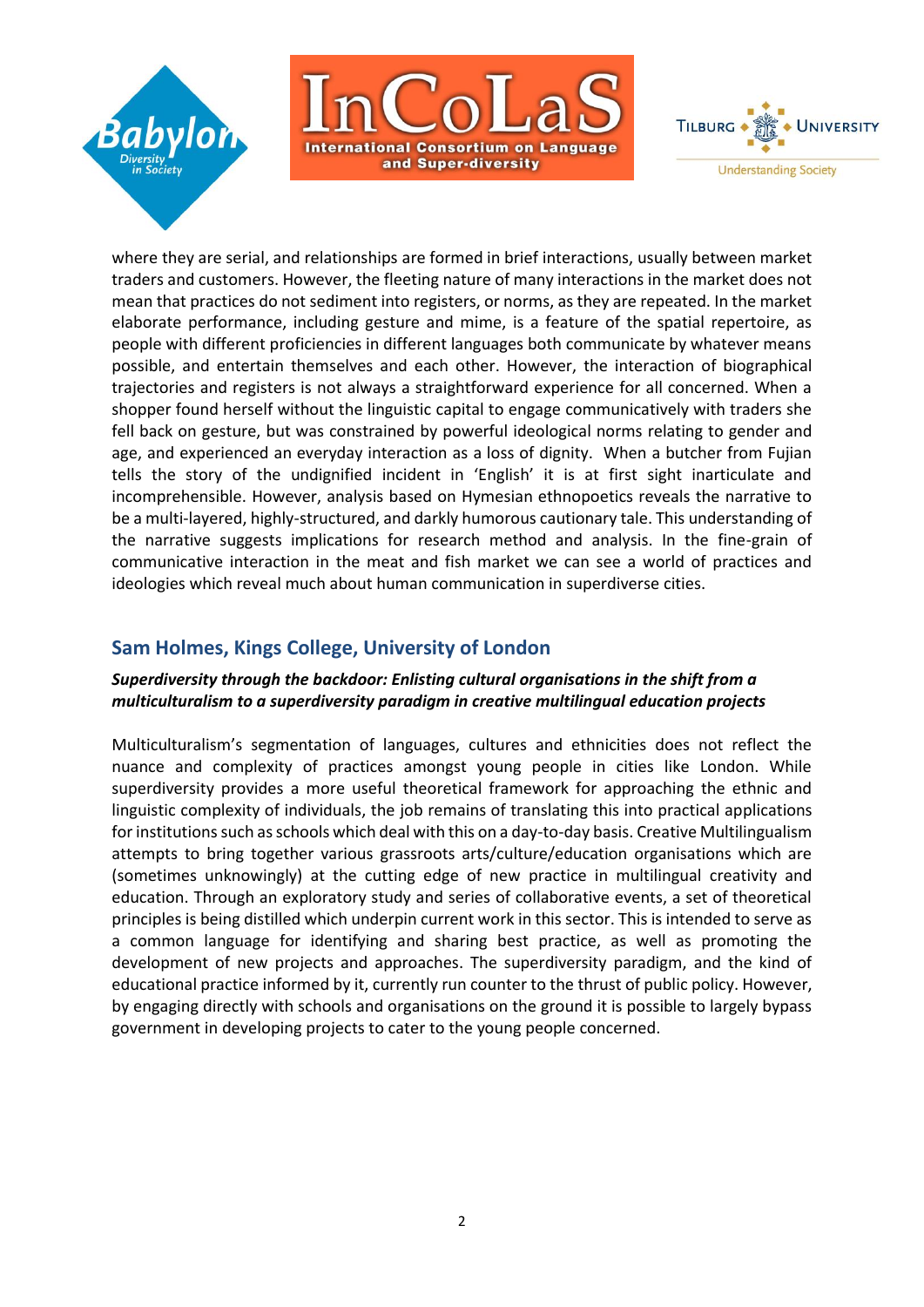





## **Rob Moore, University of Pennsylvania**

#### *Learning the Irish language in Protestant East Belfast: A prospectus*

In November 2011, Linda Ervine, along with other members of the women's group at her Presbyterian church in East Belfast, organized a six-week "taster course" in Irish (Gaelic), Ulster-Scots, and Scots Gaelic. The response was enthusiastic, and in 2014 a dedicated Irish language centre called *Turas*('Journey') opened in the East Belfast Mission on Newtownards Road, with Ms Ervine as Language Development Officer. Over ten weekly Irish language classes are now offered at the centre; 90% of the language learners are Protestant. These activities have generated considerable media attention, not surprisingly given the long association of the Irish language and Republicanism. Ms Ervine, the sister-in-law of unionist politician David Ervine (1953-2007), has come under attack from within the Unionist/Loyalist community, but remains resolute: "The language doesn't fly a flag, it doesn't have a political outlook ... A language is just a language, and for me it's the innocent in all of this" (Belfast *Telegraph*, 9 March 2015). My talk will assess the prospects for a future project of ethnographic research involving the Turas centre as a focal site. A preliminary assessment suggests the presence of themes identified in earlier research on learning the language of an out-group or former enemy in (post-) conflict situations (e.g., Charalambous 2009, Charalambous & Rampton 2010)—but also some significant differences. I will identify a few of these, and sketch some possible directions for further research.

## **Tom Bartlett, Centre for Language and Communication Research, Cardiff University**

#### *Emergent voices: Popular participation in (super)diverse Centring Institutions*

In this paper I discuss the conditions for the emergence of new and more collaborative linguistic forms within Centring Institutions (Blommaert 2005:75) that bring socioculturally and linguistically marginalised groups into contact with groups representing the institutional mainstream. Theorising from my fieldwork data in Guyana (Bartlett 2012), I consider a variety of potential relationships between the environmental configuration of the Centring Institutions and the features of discourse produced. I further relate these to consecutive stages through which Centring Institutions might be hypothesised to progress, initially through various manifestations of hybridisation and ultimately onto a relatively settled state definable in its own terms as a new (and more egalitarian) institutional register.

While my fieldwork only looked at bicultural environments, I hope to draw generalisations that can be usefully transferred to more diverse contexts as a means of both describing the level and kinds of legitimate polyvocality within specific Centring Institutions and of designing potential collaborative interventions.

The paper combines the theoretical and descriptive resources of Systemic Functional Linguistics with wider sociolinguistic research into the concepts of context, voice, indexicality and legitimation.